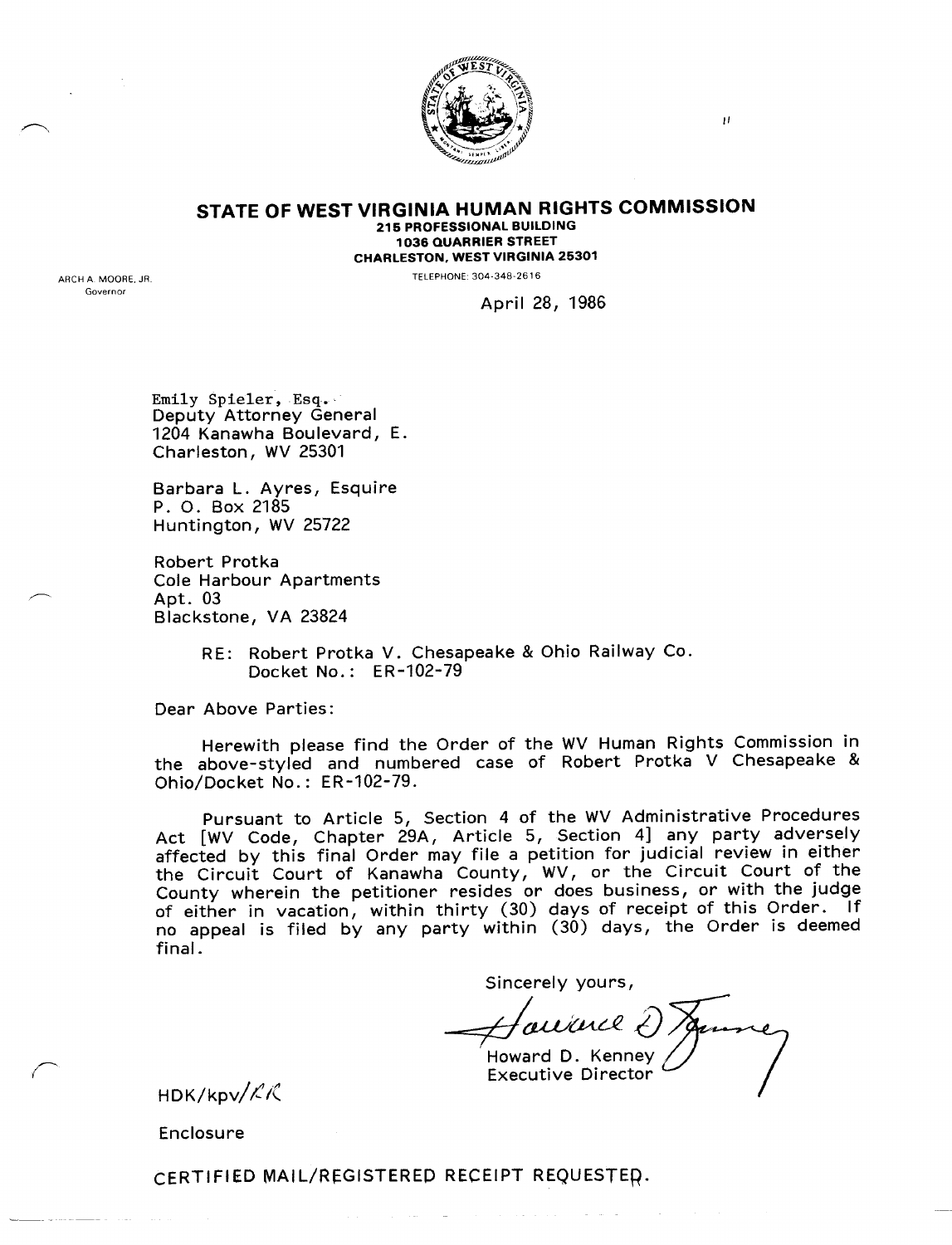# BEFORE THE WEST VIRGINIA HUMAN RIGHTS COMMISSION

ROBERT PROTKA,

Complainant,

VS.

Docket No. ER-102-79

CHESAPEAKE AND OHIO RAILWAY COMPANY,

Respondent.

# ORDER

On the 11th day of March, 1986, the Commission reviewed the Findings of Fact and Conclusions of Law of Hearing Examiner Theodore R. Dues, Jr. After consideration of the aforementioned, the Commission does hereby adopt the Findings of Fact and Conclusions of Law as its own.

It is hereby ORDERED that the Hearing Examiner's Findings of Fact and Conclusions of Law be attached hereto and made a part of this Order.

By this Order, a copy of which shall be sent by Certified Mail to the parties, the parties are hereby notified that THEY HAVE TEN DAYS TO REQUEST A RECONSIDERATION OF THIS ORDER AND THAT THEY HAVE THE RIGHT TO JUDICIAL REVIEW.

Entered this  $\frac{\partial f}{\partial x}$  day of March, 1986.

Respectfully Submitted,

amil

**CHAIR** WEST VIRGINIA HUMAN RIGHTS COMMISSION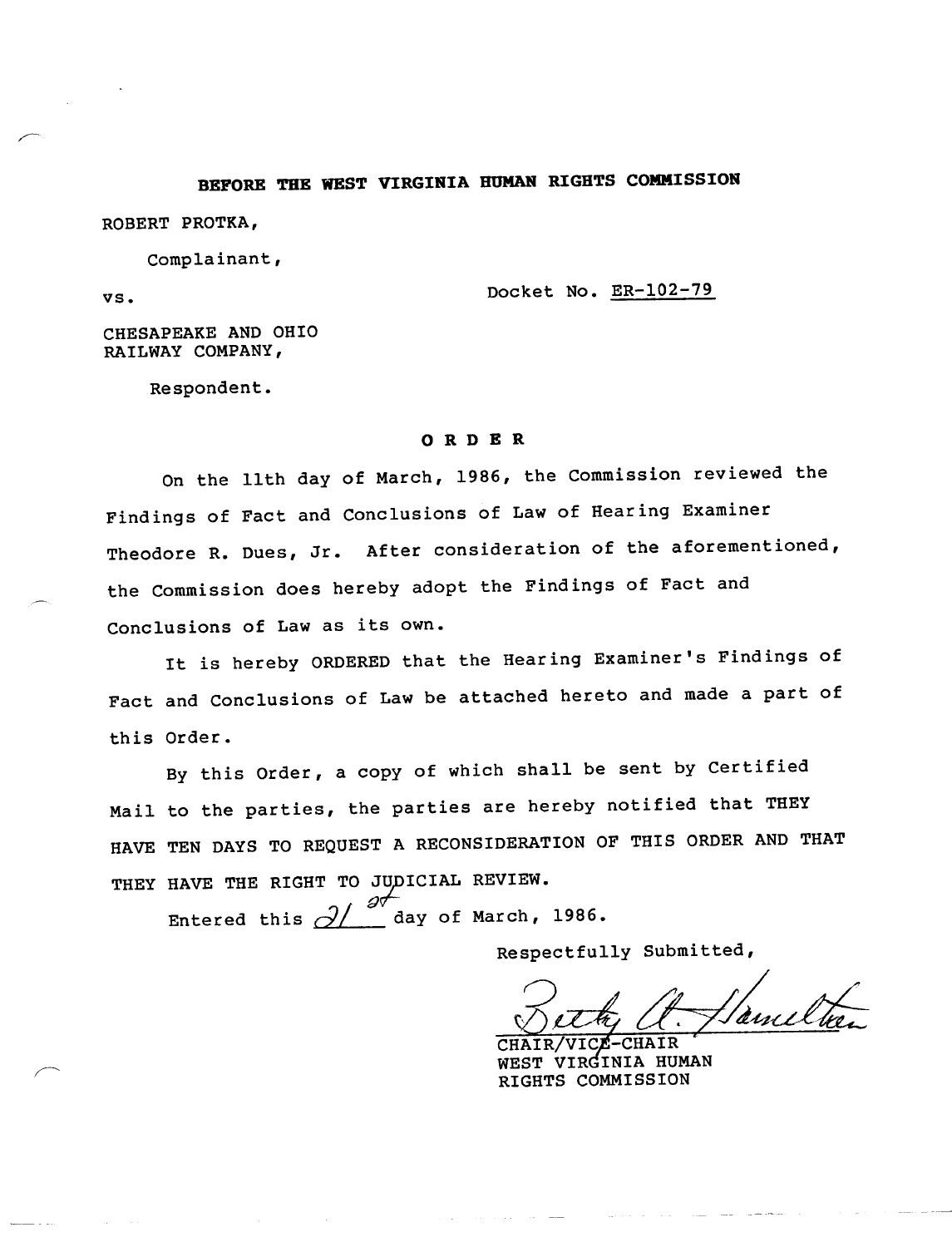**RECEI'/ED**

f\~~ 2:J ·?9S

WEST VIRGINIA SUPREME COURT OF APPEALS .. ~ W.V. HUMAN RIGHTS COMM.<br>OR THE WEST VIRGINIA HUMAN RIGHTS COMMISSION. W.V. HUMAN RIGHTS COMM.

ROBERT PROTKA,

*~~(S(*

redû

Complainant,

vs.

Case No. ER 102-79

CHESAPEAKE AND OHIO RAILWAY CO.

Respondent.

EXAMINER'S RECOMMENDED FINDINGS OF FACT AND CONCLUSIONS OF LAW

This matter matured for public hearing on June 28, 1985. A pre-hearing conference call was held on April 29, 1985. The hearing was held at Conference Room E, Building 7, State Capitol Complex, Charleston, West Virginia. The hearing panel consisted of Theodore R. Dues, Jr. The presence of a hearing commissioner was previously waived by the parties. Appearing at the hearing were the Complainant in person and by his counsel, David L. Grubb. The Respondent appeared by its counsel, Barbara Lee Ayres. Also present on behalf of the Respondent was Joseph Crimmins.

Examiner received proposed findings from the **The** Complainant and the Respondent on July 22, 1985 and August 22, 1985, respectively. The Examiner received his copy of the 29, 1985. these proceedings on November of transcript After considering the testimony of record, the documentary evidence and the proposed findings submitted by the respective parties, the Examiner makes the following recommended decision.

The parties agreed to a change in venue to Kanawha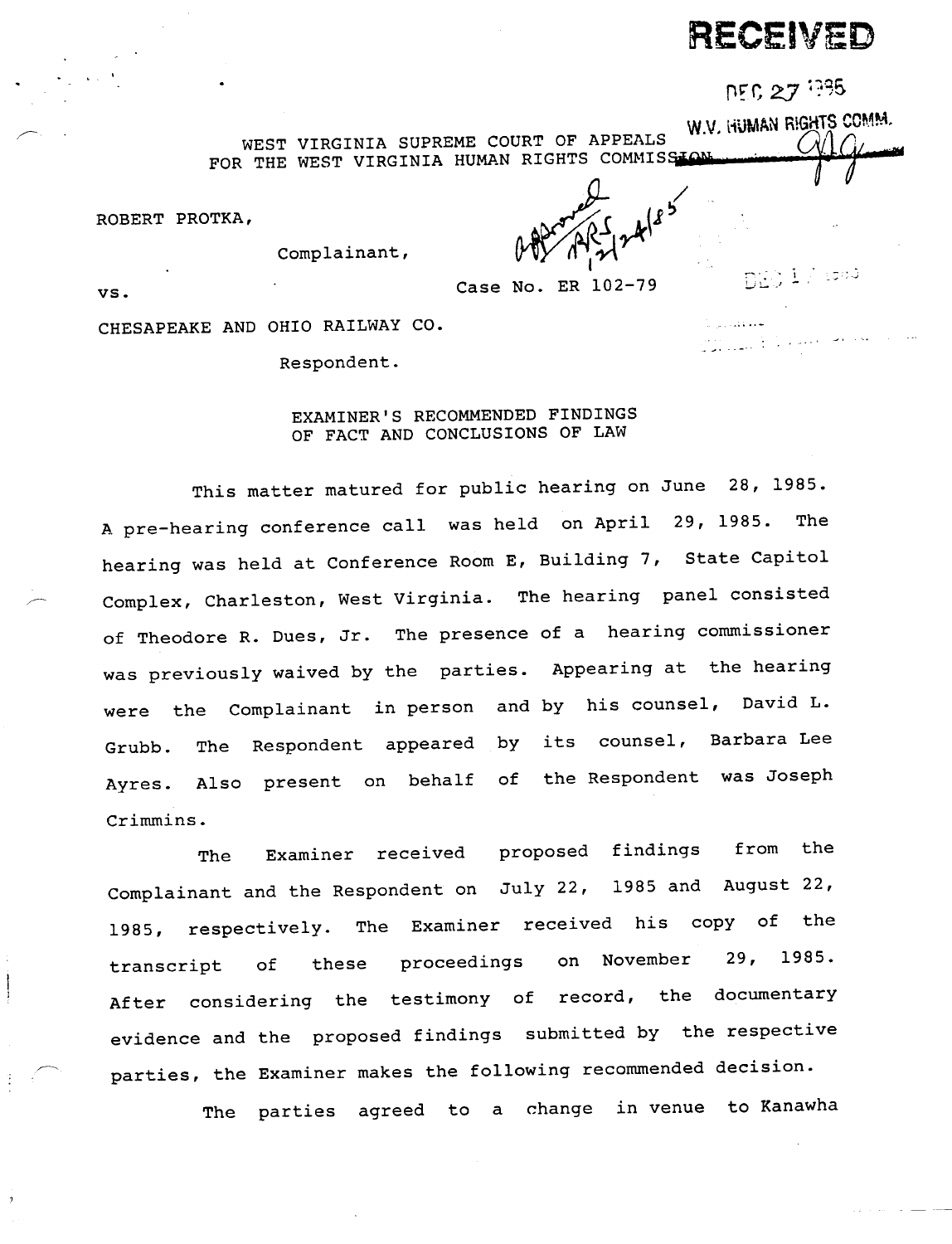County.

### ISSUE

his ether the Complainant was discharged from ployment with the Respondent as a result of his association with black co-workers.

# FINDINGS OF FACT

1. The Complainant, Robert Protka, is a White male.

2. The Complainant was hired by the Respondent on July 5, 1978, in the capacity of a probationary trackman.

3. The Complainant's primary supervisor was Oder Shelton, section foreman.

4. At the time the probationary crew, blacks and one other white. Complainant was hired the of which he was a part, consisted of two

5. The other white probationary isqualified subsequent to his employment due to excessiv absences and other job-related reasons. employee was

black probationary 6. The Complainant and the two employees were disqualified on July 24, 1978.

7. The disqualifications of the Complainant and the other probationary employees were perfected pursuant to the provisions of the applicable collective bargaining agreement as it existed at that time between the Respondent and the Brotherhood of Maintenance of Way Employees which provided for a sixty (60) day probationary period during which the Respondent may disqualify employees.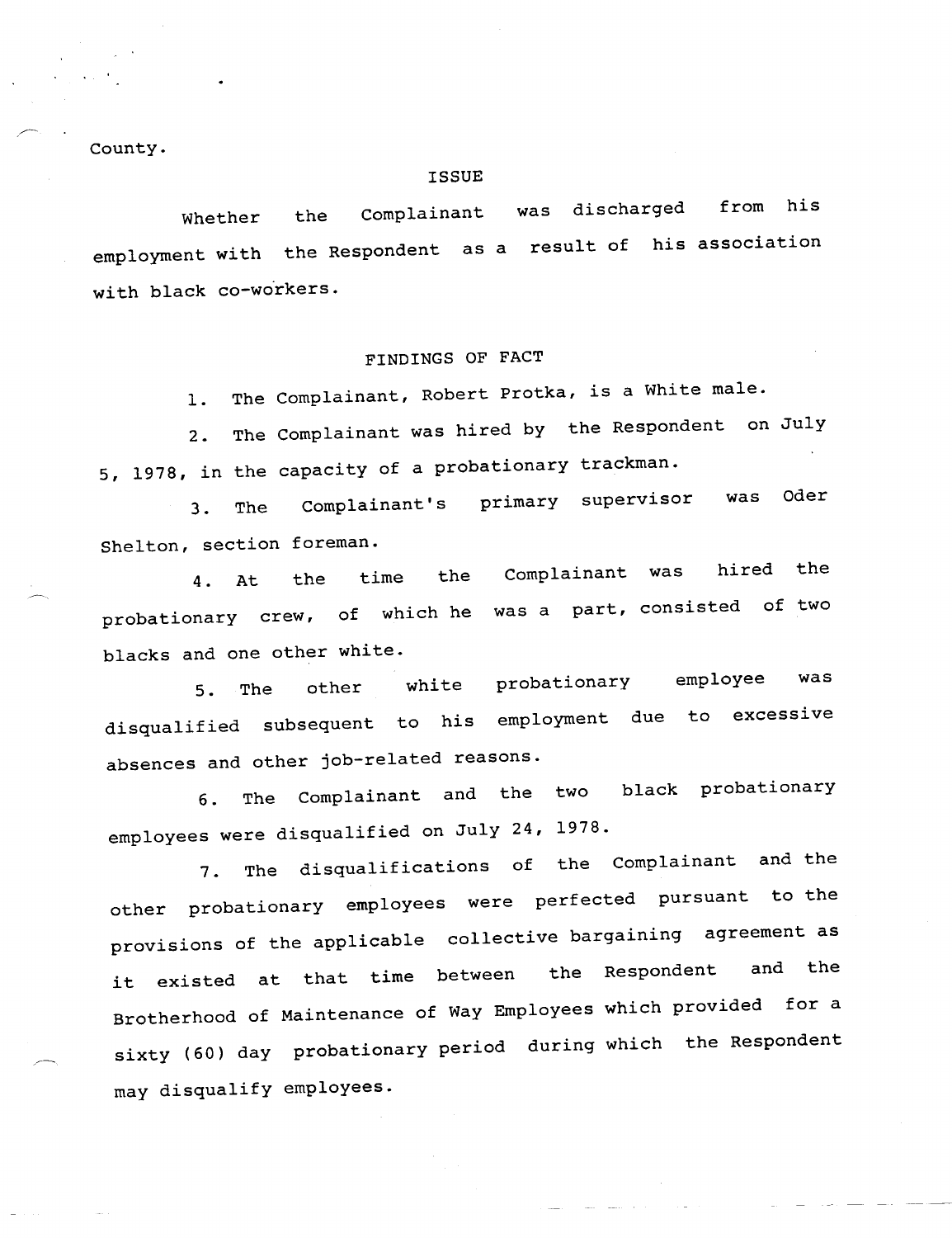8. The Complainant and the two probationary employees rode to work with Philip Vest; the white member of the probationary crew who was disqualified for excess absenteeism.

9. That subsequent to Mr. Vest's disqualification, the Complainant drove his car and the two black probationary employees rode with him.

10. During the Complainant's employment, he violated several of the Respondent's safety rules.

11. Also during the tenure of the Complainant's employment his work performance was unsatisfactory.

12. The Complainant was on notice of the safety rules he violated as a result of the safety handbook which was given to him at the time of hiring and as a result of the safety meetings conducted by management of the Respondent.

13. The enviroment in which the Complainant and the other probationary employees worked did result in job assignments which would place the permanent employees at a physically different location on the work site than the probationary employees.

14. This difference in placement was due to the type of work being performed as opposed to an attempt to isolate the probationary employees from the permanent employees.

More specifically, the type of danger associated with the machinery and the complexity of the job function of the crew were the primary reasons for the differing locations of placement of probationary employees and the permanent employees.

15. Management of Respondent was unaware of any racial slurs by other crew members directed toward the black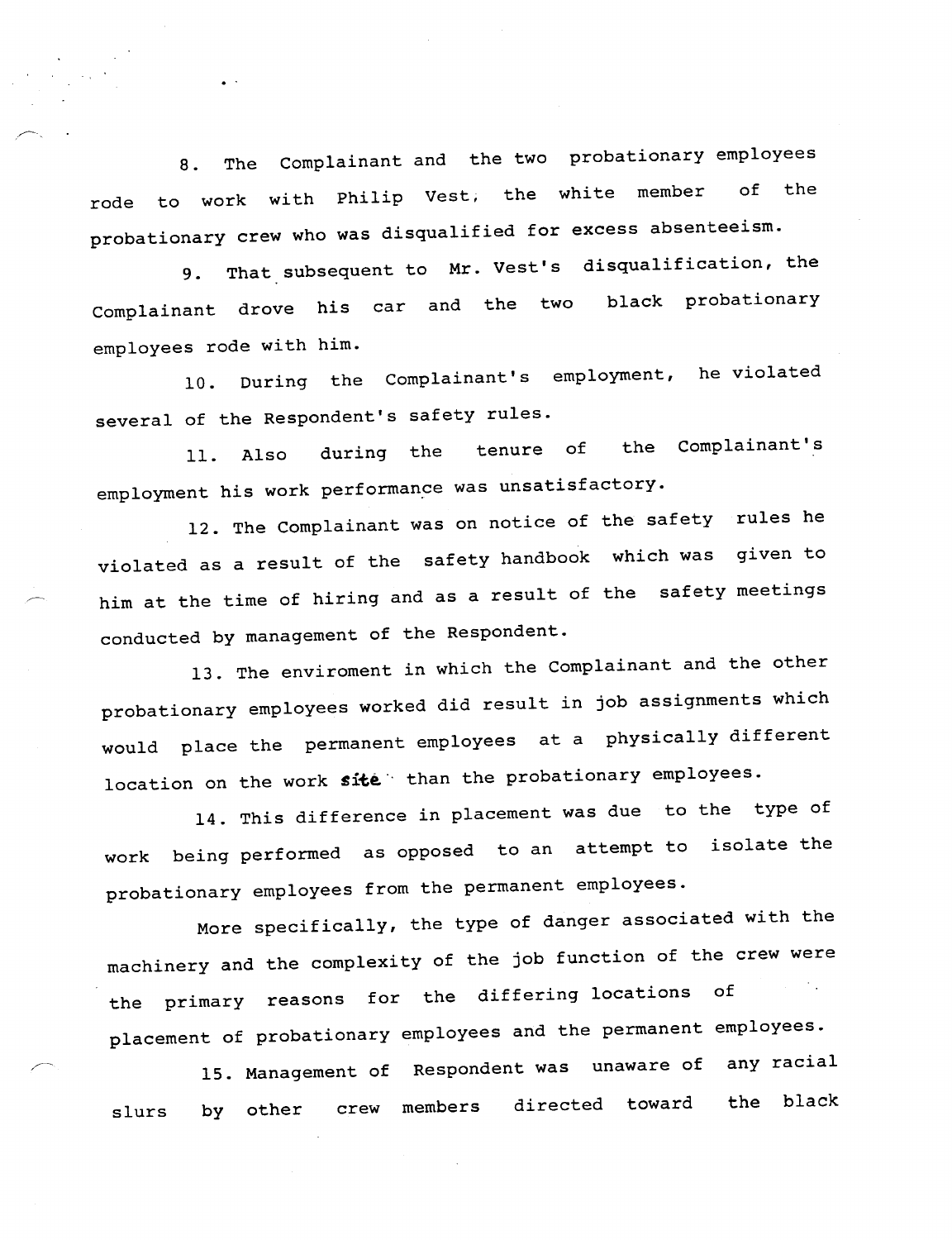probationary employees.

# CONCLUSIONS OF LAW

1. The West Virginia Human Rights Commission has jurisdiction over the subject matter and the parties herein.

2. As in all cases, the Complainant bears the burden of proving the allegation of his complaint that the Respondent discriminated against him because of his association with black co-employees.

3. The Complainant established a prima facie case by introducing testimony that he was told that he would be fired if infact he did not cease and desist traveling with the two black probationary co-employees. In addition, the Complainant testified that his work was satisfactory at all times, that he violated no work rules and yet he was disqualified by the Respondent.

McDonnell Douglas Corporation vs. Green, 411 U.S. 792 (1973); Faraca v. Clements, 506 F.2d 956 (5th Cir. 1975).

4. The Respondent articulated a legitimate nondiscriminatory reason for the Complainant's disqualification by establishing that the Complainant had violated safety rules of which he was on notice and that his work performance was unsatisfactory.

Texas Department of Community Affairs vs. Burdine, 450 U.S. 248 (1981).

#### DETERMINATION

Accordingly, the Examiner concludes that the Complainant